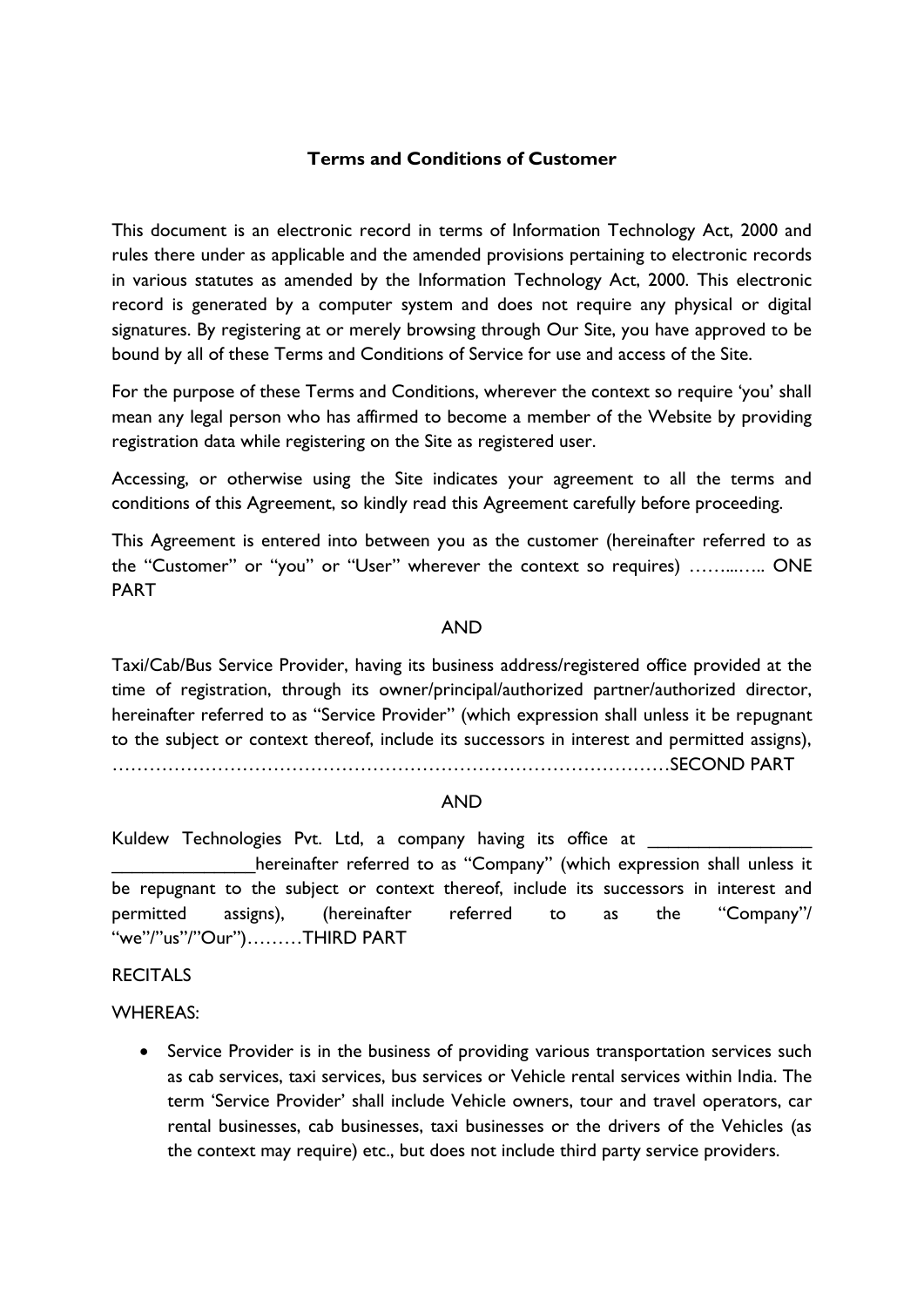- Company owns and runs a Website named and registered as [www.kuldew.in](https://www.kuldew.in/) and [www.gaadibooking.com](https://www.gaadibooking.com/) and any other domain owned by company which shall include any software or application or the like of the said domain name ("Website"), which is an internet based content and e-commerce marketplace using an entire system including the Website and telecommunication media like SMS, email, phone calls, mobile application etc (together "Platform"), to bring together Service Providers and consumers in any or all forms of travel sectors for a fee and/or share in revenues.
- Service Provider and Company have been in discussions regarding the terms and conditions of potential Listing of the cab, taxi, car rental, travel services offered by the Service Provider&third party service providers on the Platform for the benefit of potential user.

NOW THEREFORE, in consideration of the foregoing and other valuable consideration the receipt and adequacy of which is hereby acknowledged and the mutual covenants and promises stated herein, the Parties intending to be bound legally, agree as follows:

## 1. Definitions

- 1.1 "Applicable Law" means any applicable laws, codes, legislative acts, regulations, ordinances, rules, rules of court, and orders.
- 1.2 "App" shall mean mobile software applications on multiple platforms such as android, IOS etc.
- 1.3 "Charges" would mean any charges and fees imposed by Kuldew Technologies Pvt. Ltd to the registered customer for using the services. The charges are liable to change from time to time.
- 1.4 "Customer" includes but not limited to the applicant who registers for availing our services; any other person who utilizes the platform services
- 1.5 "Driver" shall mean the individual that executes the duty of rendering cab services of the service provider.
- 1.6 "Account" means the account created by customer on the Site.
- 1.7 "Wallet" means a pre-paid account issued by us for cobranding arrangement with an entity.
- 1.8 "Site" shall mean [www.kuldew.com](http://www.kuldew.com/) , [www.kuldew.in](http://www.kuldew.in/) and [www.gaadibooking.com](https://www.gaadibooking.com/) and mobile application as may be established by Kuldew Technologies Pvt. Ltd from time to time.
- 1.9 "Service Providers" shall include Users registered on the Website to offer services which includes but not limited to passenger transport through cab services, taxi services or giving Vehicles on rent, either within city or outside city basis all over India or such other services as the Company may decide about Listing on the Website from time to time, and if the context so requires the term shall also include the agents or contractors of the Service Provider.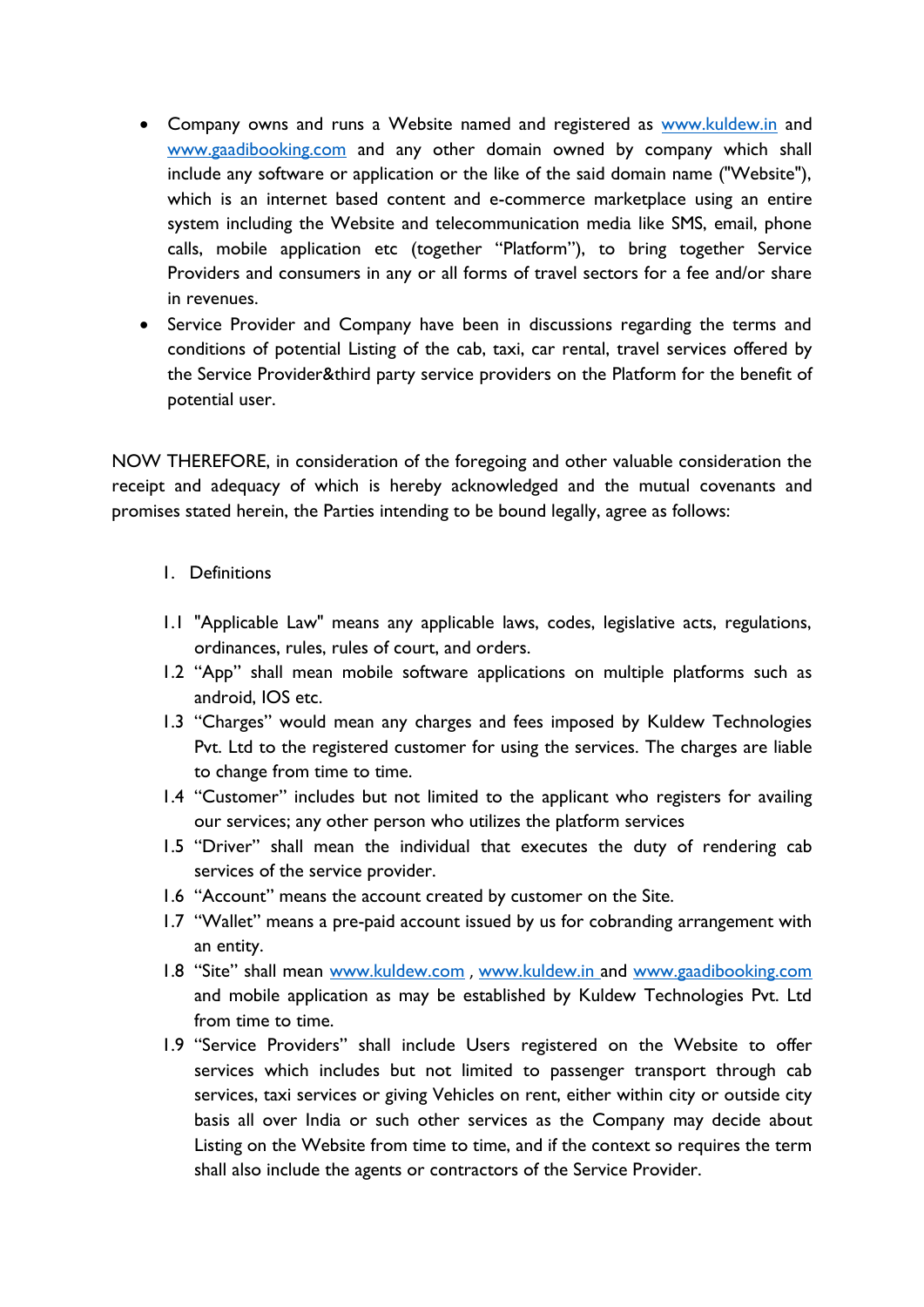- 1.10"Services" shall mean shall mean services offered by the Service Provider which currently include passenger transport through cab services, taxi services, bus services or giving vehicles on rent with self-drive facilities, either within city or outside city basis all over India.
- 1.11"Transaction" means every cab service order placed by the customer.
- 1.12"Third Party Service Providers" shall include but not limited to travel agents and other facilitators offering similar services
- 1.13 "Vehicle" includes but not limited to bus, car, cabs & taxis etc.
- 1.14"Website" shall refer to [www.kuldew.com](http://www.kuldew.com/) , [www.kuldew.in](http://www.kuldew.in/) and [www.gaadibooking.com](https://www.gaadibooking.com/)
- 1.15"You ", "Your" or "Yourself" shall refer to Customer or his representative and any user accessing the Site.
- 2. By using the Application or Website you agree to the following:
- 2.1 By continuing browsing and using this Application, you agree to comply with and be bound by the terms and conditions of use. By registering on the App, the user acknowledges, accepts and agrees to abide by the terms and conditions.
- 2.2 That by downloading and installing the App, you agree to receive communication related to various promotional offers run by Company from time to time.
- 2.3 That the Customer shall ensure to provide us with accurate, complete, up-to date and correct data while acquiring registration.
- 2.4 Company reserves the right to use the data provided by the customer after registering on App to use in any manner in connection with the Services at its sole discretion.
- 2.5 You understand and agree that the Company and the Platform merely provide a marketplace or Platform to its Users who access the Platform for hiring and offering travel (including cab services, taxi services, vehicle rental services), Ride Sharing Services etc. Moreover, the user understands and agrees that Company is ONLY an online marketplace and it does not operate taxi services on its own.
- 2.6 The User understands and agrees to avail taxi service of the Service Provider wherein such arrangement for taxi hire is with the Service Provider and APP is not liable to you for the provision of these services.
- 2.7 The User agrees that Company shall not be responsible for to the following:
- 2.7.1 Vehicle not departing/reaching on time;
- 2.7.2 The driver being rude;
- 2.7.3 The Vehicle seats not being up to User's expectations;
- 2.7.4 The baggage of the User getting lost/stolen/damaged;
- 2.7.5 The Service Provider cancelling the trip due to unavoidable reasons;
- 2.7.6 The User being dropped to nearest location in order of preference and not at a particular place which is not on the route.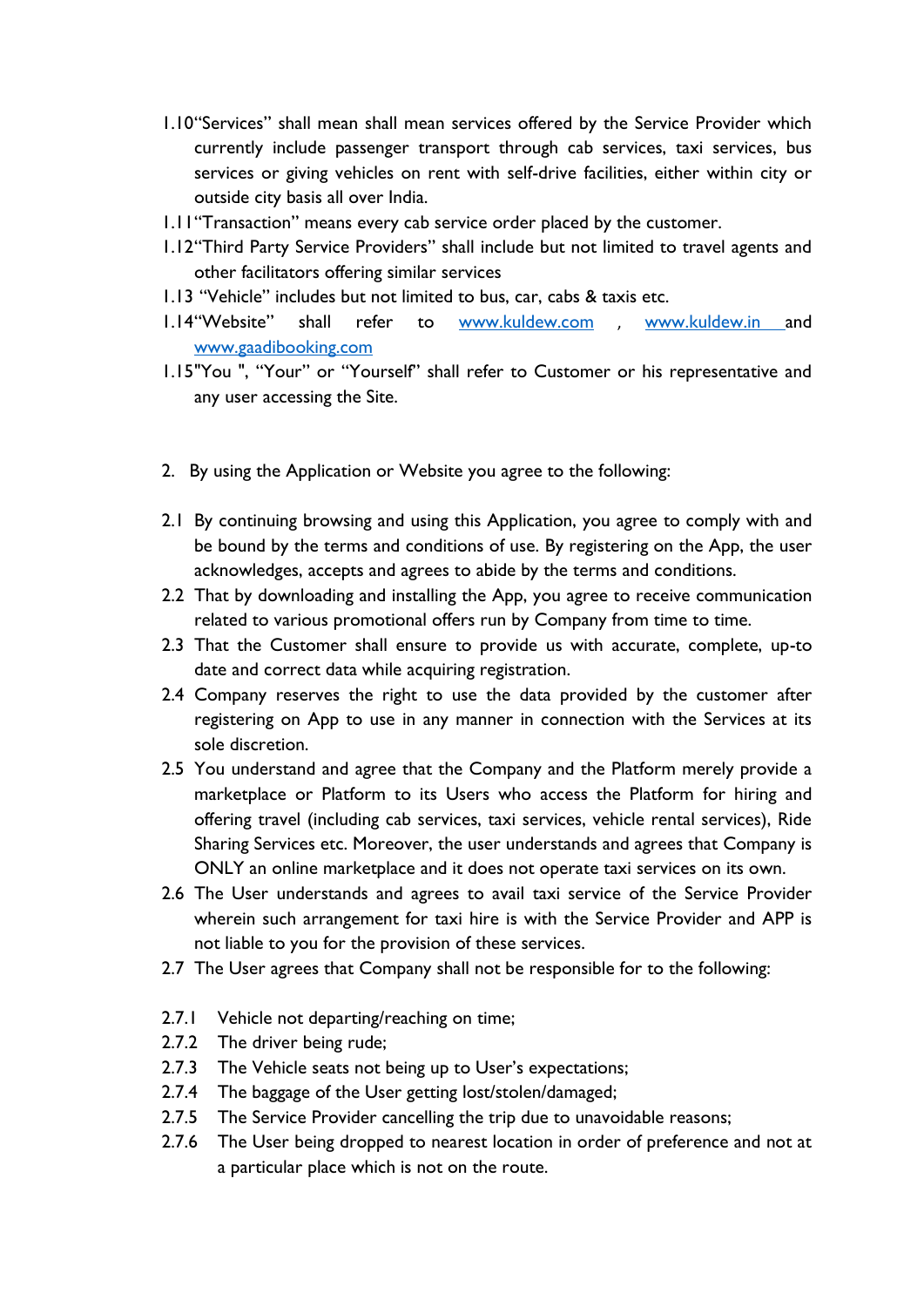- 2.7.7 The Service Provider changing a booked cab at the last minute due to unavailability of the requisite cab by the User.
- 2.7.8 The actual overall appearance and the details differs from that of the image as shown on the website/portal.
- 2.8 That the contents of the pages of this website are for your general information and use only and are subject to change without notice.
- 2.9 The User further agrees and understands the following:
- 2.9.1 That it shall be present 15 minutes in advance at the boarding point to avoid delays during the journey.
- 2.9.2 That it shall carry a copy of confirmed booking with personal identification proof such as PAN, Driving License etc. for verification, failing which, the User may not be allowed to board the vehicle by the service provider or the driver.
- 2.9.3 That it shall ensure appropriate behaviour and shall not be allowed to travel if found intoxicated or under influence of any drug or substances of similar nature.
- 2.9.4 That it shall not smoke; chew tobacco or such other substances during the journey.
- 2.9.5 In case of break down or accident of taxi wherein the Service Provider has not been able to make alternative arrangement, Company shall felicitate to provide proportionate refund from the Service Provider to the User for the uncovered distance. Notwithstanding the above, any claims, liabilities or legal cost arising out of such aforementioned event shall be borne by the Service Provider.
- 2.9.6 That Company does not warrant or make any representations regarding the use of or the result of the use of the taxi services given on the website in terms of their correctness, accuracy, reliability.
- 2.9.7 That the SMS service provided by Company is an additional facility & shall not hold Company liable for any loss, damages, claim, expense including legal cost that may be incurred/suffered by the User on account of the SMS facility.
- 3. Services Provided to the Customer
- 3.1 An Electronic Payment System has been devised by the Company which can be channelled through internet medium and mobile phones. This system is user friendly and Customer can use this system for easy payment method.
- 3.2 This Electronic Payment Method shall secure all kinds of payment transaction, including but not limited to online transactions. Electronic payment system are channelized through company and in case of electronic payments; payments are made to company's account and then to service provider.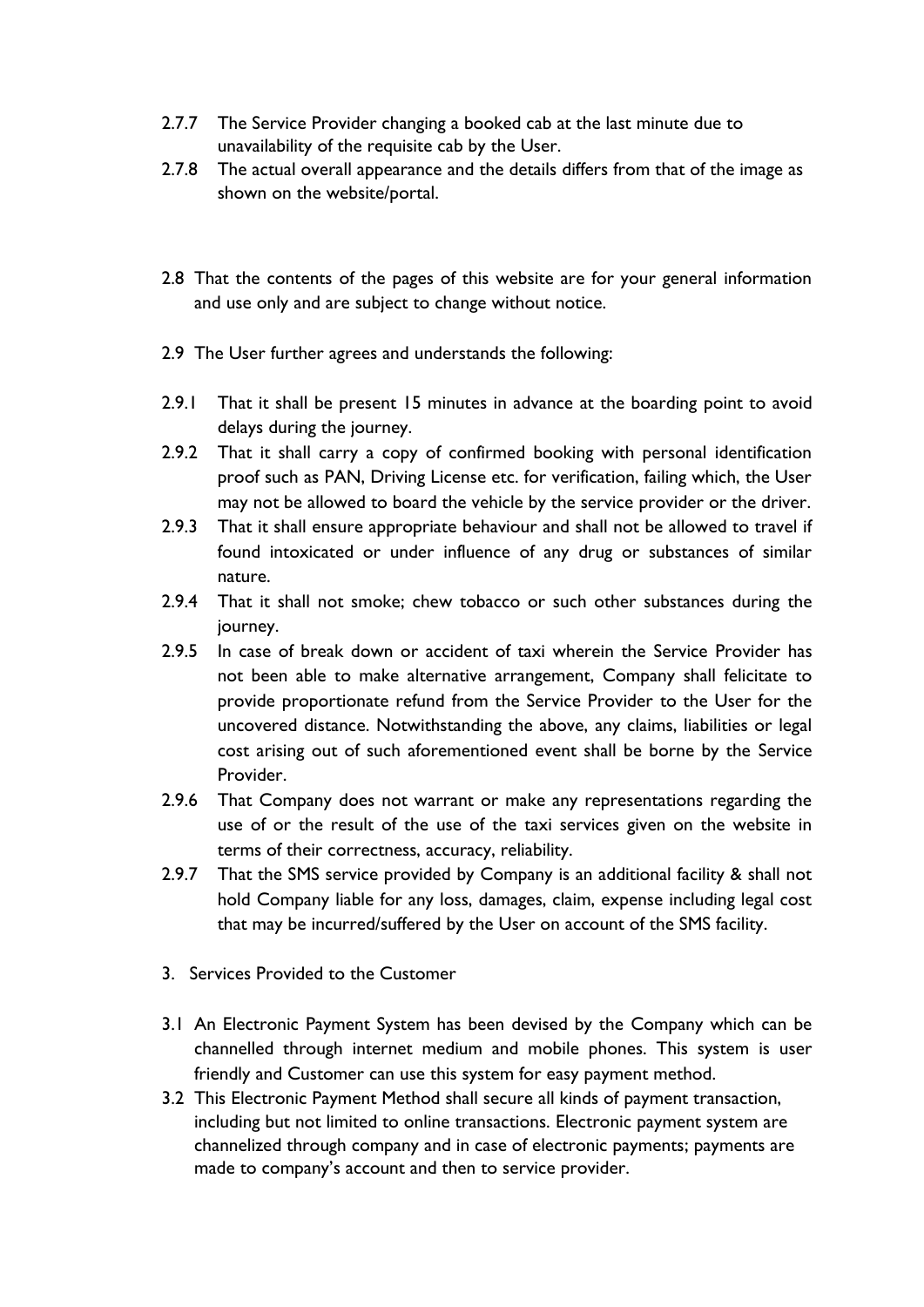- 3.3 The Customer shall be issued digital coupons by the Company to avail the services of Electronic Payment System. These coupons can be purchasedby depositing cash or cheque at the office of any authorized dealer or by online payment through debit/credit card. The Customer can also purchase Pre-paid cards, wherein the Customer shall be allotted with a unique PIN number through which he/she can process the transaction via our website or SMS. Once the coupons are purchased, the Customer shall not be permitted to encash these Coupons. Notwithstanding the above, it shall be the sole discretion of the Company as to whether or not issue digital coupons / pre-paid cards etc. for the aforementioned purpose or for any other purpose whatsoever.
- 4. Eligibility
- 4.1 A minor i.e. a person who has not attained the age of 18 shall not be eligible to use our services. As a minor is not competent to enter into any contract as per the Application Laws. However, a Minor can avail our services through their parents or legal guardian by registering as users on our site.
- 4.2 The Customer shall be solely responsible if a non-eligible person uses their account, for which we shall not be held liable.
- 4.3 Company has the right to terminate membership or refuse to offer services if it is brought to our notice that the person availing our services is a minor or is incompetent to enter into contract.
- 4.4 Company banks on the information provided by the customer and hence Company shall not be liable if the information provided is false and the person availing the service is Minor.
- 4.5 If you are not eligible to avail our services, kindly abandon any and all attempts to register with us.
- 4.6 To be eligible to List Services on the Platform, the Service Provider are required to separately register on Service Provider's registration page on the Website or provide necessary details in writing to the Company as directed. The Service Provider shall provide complete details including without limitation, Service Provider's name, details of the authorised signatory, Service Provider's contact details including an Indian mobile number, Service Provider's bank account details, details of the Services offered, details of Service Provider's business and facilities etc., as a part of the Service Provider's registration or at a later date in lieu of or in addition to the such details.
- 4.7 Moreover, the Service Provider in order to be eligible; must ensure that the services provided by it adheres to the Motor Vehicle regulations and proper licenses are issued by the State Transport Authority.
- 5. Registration
- 5.1 A Customer can get themselves registered with us, by providing us with their valid contact details, which includes their phone number, e-mail address, and any other additional information deemed to be necessary as per RBI regulations to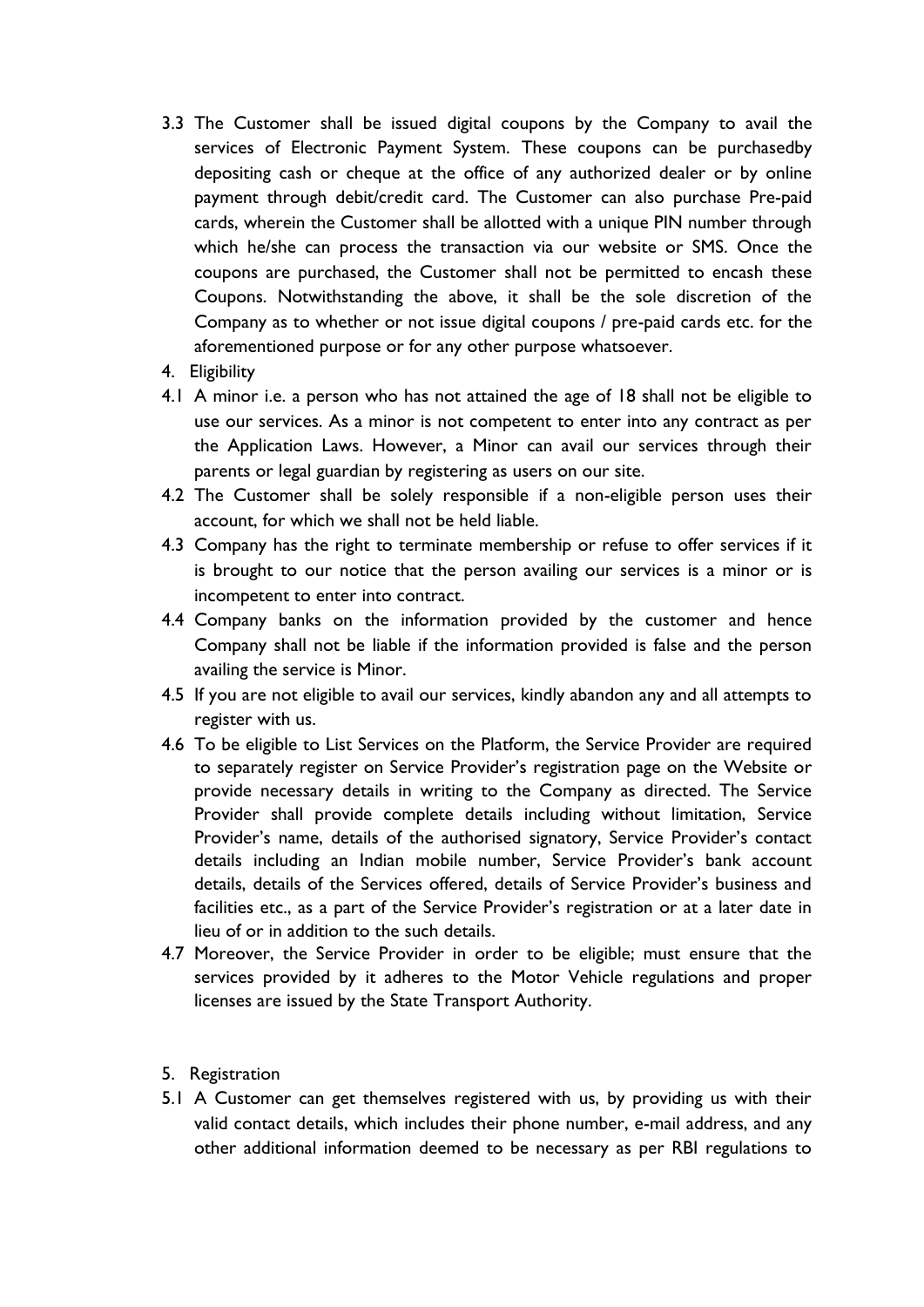satisfy "KYC Norms" (Know Your Customer Norms) or any other information as we may deem appropriate for providing registration.

- 5.2 The Customer shall ensure to provide us with accurate, complete, up-to date and correct data while acquiring registration.Company shall not bear any liability towards any false, inadequate, old or inappropriate data provided by the Customer. In case of any change in the data information the customer shall promptly up-date their account information, to ensure effective communication from us.
- 5.3 The Customer shall hereby expressly assent to receive communications from the Company via your registered phone number or email ID. The Customer shall agree not to amount any of our communication as spam, unsolicited communication or defilement of your registration on the national do not call registry.
- 5.4 The Customer shall be solely accountable for maintaining the confidentiality of their Registration Data. Company shall not be responsible for any transaction or any activity that occurs through the Customer's account, whether initiated by the Customer or any third party. Customer shall hold us indemnified for any loss incurred as a result of someone else using your password or account either with or without your knowledge.
- 5.5 The Company reserves the right to terminate your account if it comes into notice that the information provided by you in incorrect and deceptive in nature including but not limited to any fraud charges against you.
- 5.6 Company shall reserve right to share the customer's information with government or concerned authorities for the purpose of investigation.
- 5.7 Customers shall immediately bring to our notice if any unauthorized usage of their account has taken place.
- 6. Service Providers responsibility:
- 6.1 Service Provider undertakes that:
- 6.1.1 The Company and the Platform are mere facilitators acting as a market place for End Customers and Service Providers of Services. The Company by providing facilities on the Platform does not in any way, becomes a party to the contract for the provision of Services.
- 6.1.2 The Service Provider shall not engage in any unfair consumer practice or any such practices that are forbidden under applicable Laws, including but not restricted to the Consumer Protection Act, 1986.
- 6.1.3 The Service Provider represents and confirms that Service Provider is solely and exclusively entitled to offer all Services that Service Provider proposes to offer for sale on the Platform.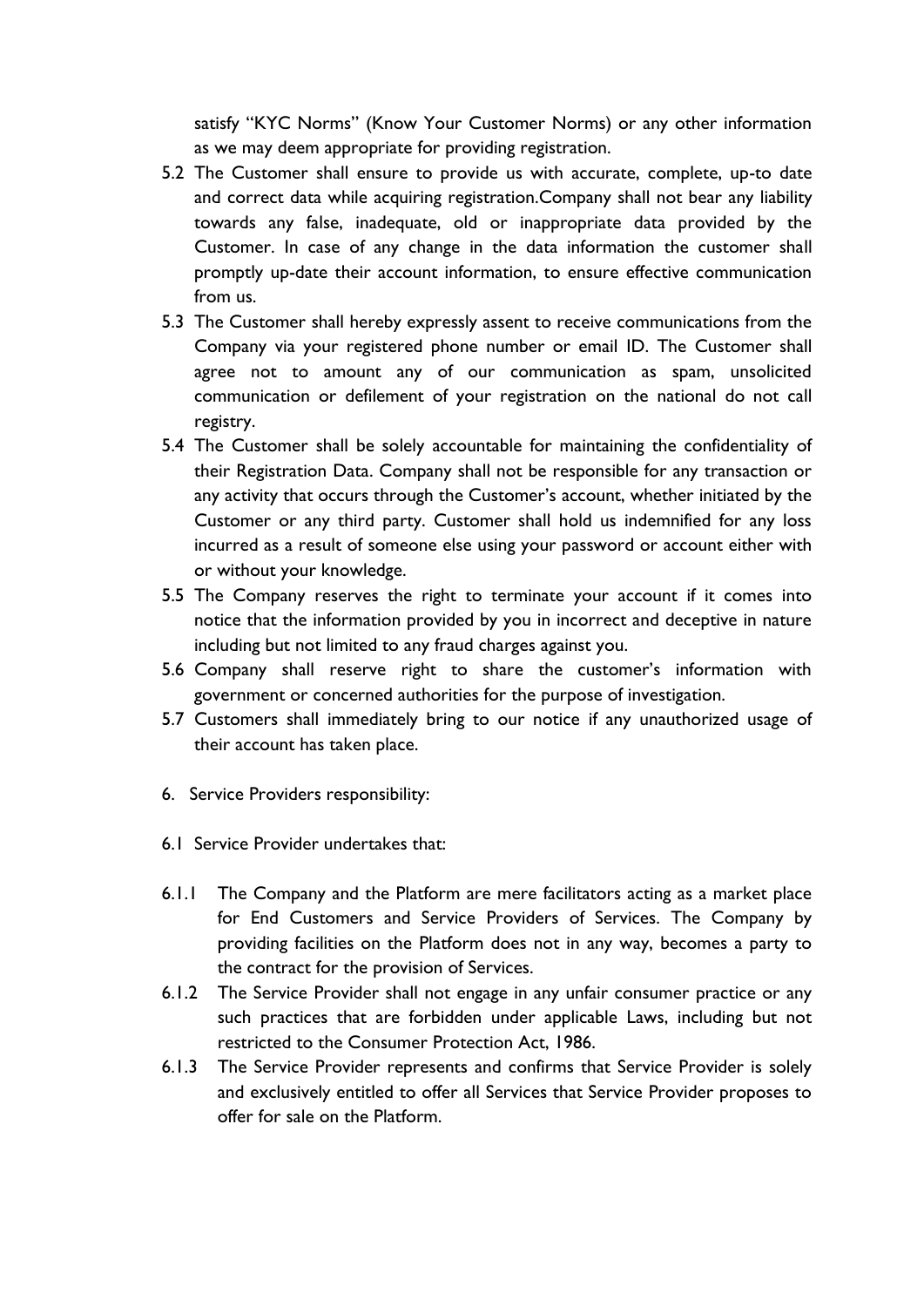- 6.1.4 The Service Provider hereby represents and warrants that he possesses valid legal and registration documents in respect of the Vehicle, whether owned, hired, leased or managed.
- 6.1.5 The Service Provider shall ensure that the Passengers/Customers pays the correct fare as displayed in the technology firmware/App/Web. The Service Provider should collect all the other charges such as parking charges, additional night surcharges, toll charges (if any) and inter-state toll taxes from the customer.
- 6.1.6 The Service Provider must ensure that the driver have a functioning mobile number which the Company can use to contact or send details about the trip. Service Provider shall maintain all documents pertaining to the personal details and whereabouts of all drivers.
- 6.1.7 In the event that any driver wants to go on leave, it shall be the responsibility of the Service Provider to arrange for a replacement driver pertaining for the duration of absence after providing an advance notice of three days. Such replacement drive must adhere to the standards as defined by the Company.
- 6.1.8 The Service Provider must comply with any discounts that is offered to the Customer by the Company.
- 6.1.9 The Service Provider shall ensure that each driver is aware of the prominent routes and destinations and that each driver carries a road map in the vehicle at all times.
- 6.1.10 The drivers of the vehicles shall be sole responsibility of the Service Provider and should ensure the excellent behaviour and discipline of the driver. The Company shall not be liable or responsible to the drivers of the vehicle for any reason whatsoever, whether employed by Service Provider or otherwise.
- 7. Use of Site
- 7.1 The Customer shall be bound by the following principles while using this Platform:
- 7.1.1 The Customer shall refrain from hosting, modifying, transmitting, updating or sharing any information that:
- 7.1.1.1 Belongs to another person and to which you do not have any right to trespass that users use of this site.
- 7.1.1.2 Deceptive in anyway.
- 7.1.1.3 Interferes with any third party's rights; including but not limited to rights of privacy.
- 7.1.1.4 Violates someone's privacy or creating computer viruses.
- 7.1.1.5 Tries to gain illegal access or exceeds the scope of approved access to the site, account information of another user, or any other area of this site or solicits password or personal information for illegal purpose.
- 7.1.1.6 Intrudes upon any law from time being in force.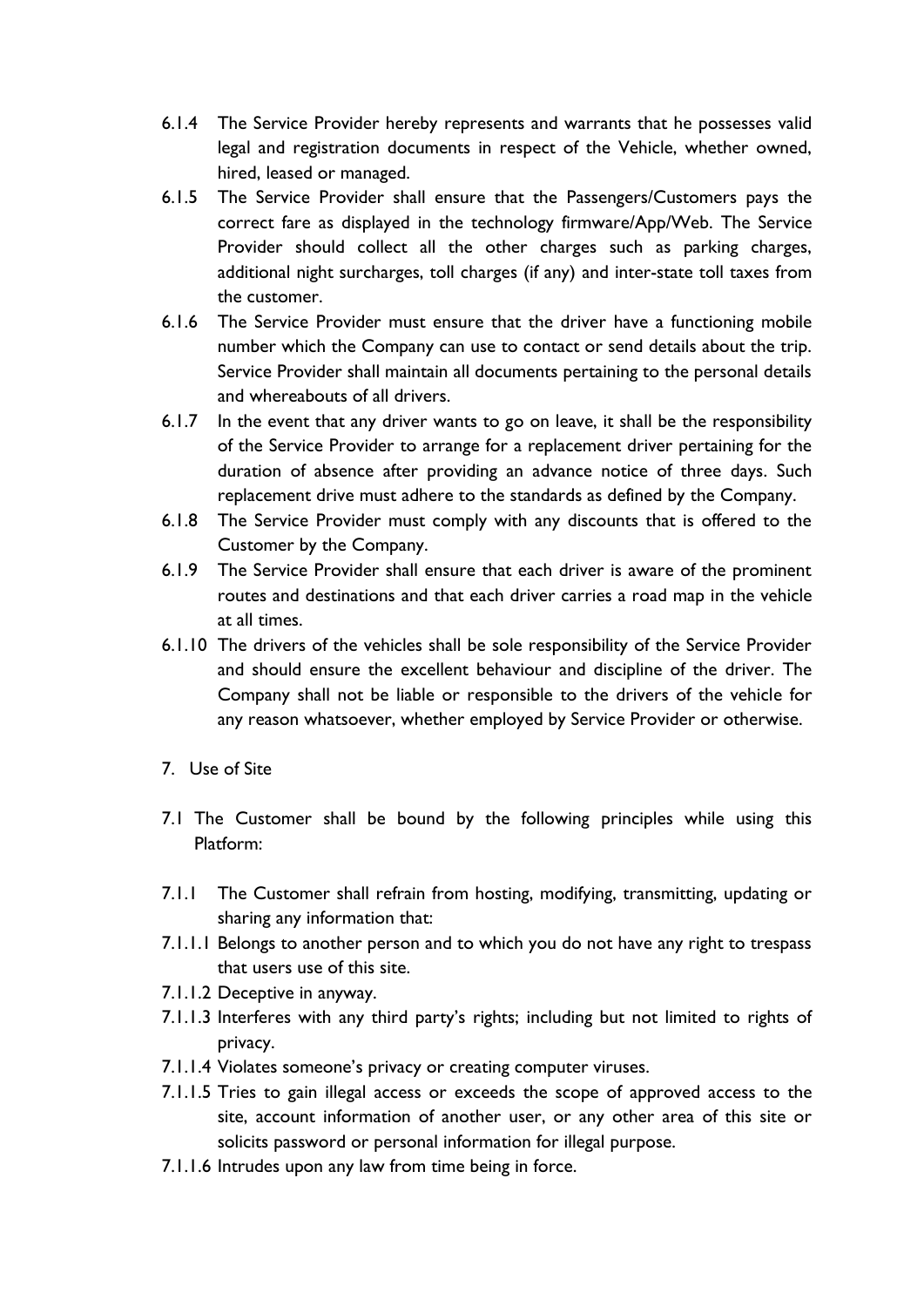- 7.1.1.7 Impersonate another person.
- 7.1.1.8 Contain software viruses or any other computer code that may damage, interfere, diminish or seize or hinder proper functioning of the site or any transaction being conducted on the Site;
- 7.1.1.9 Is incorrect, erroneous and disingenuous;
- 7.1.2 Any user of this Site shall prohibit from using any manual process to access, attain, duplicate or monitor any portion of the Site or any content or in any way replicate or circumvent the navigational structure or presentation of the Site or any Content, to obtain or attempt to achieve any materials, documents or information through any means not deliberately made available through the Site. The Companyreserves the right to bar any such activity.
- 7.1.3 The user shall not use the Site or any Content for any purpose that is illegal or forbidden or to solicit the performance of any unlawful activity or other activity that interferes with the Company's rights.
- 7.1.4 Any individual accessing this Site shall not reverse engineer, decompile and disassemble any software used to provide the Services.
- 7.1.5 The user shall not make any deleterious, belittling or slanderous statement(s) or comment(s) about the Company or the brand name or domain name used by the Company or otherwise engage in any conduct or action that might tarnish the image or reputation, of Us or our merchants on platform or otherwise tarnish or dilute Ourservice marks, trade name and/or goodwillassociated with us.
- 7.1.6 The Customer shall be sent information regarding services, discounts and promotions only upon consenting to receive this service. Customer can opt for this service by clicking on "Accept" or "Decline" option. If you accept to receive our services, then we shall provide you with latest information and offers via SMS or E-mail. User at any point of time can opt to discontinue this service by clicking on the link provided for discontinuation of this Service.
- 8. Relationship between the parties
- 8.1 This Agreement does not constitute and shall not be construed as constituting a partnership, or joint venture relationship between or among the Parties.
- 8.2 The Service providers acknowledge and agree that Service providers' provision of transportation services to Users creates a legal and direct business relationship between service provider and the User, to which Company is not a party.
- 9. Site Content
- 9.1 All the Content seen on the Site, which includes text, graphics, user interfaces, visual interfaces, photographs, trademarks, logos, sounds, music, artwork, computer code, design structure, selection, coordination and arrangement of the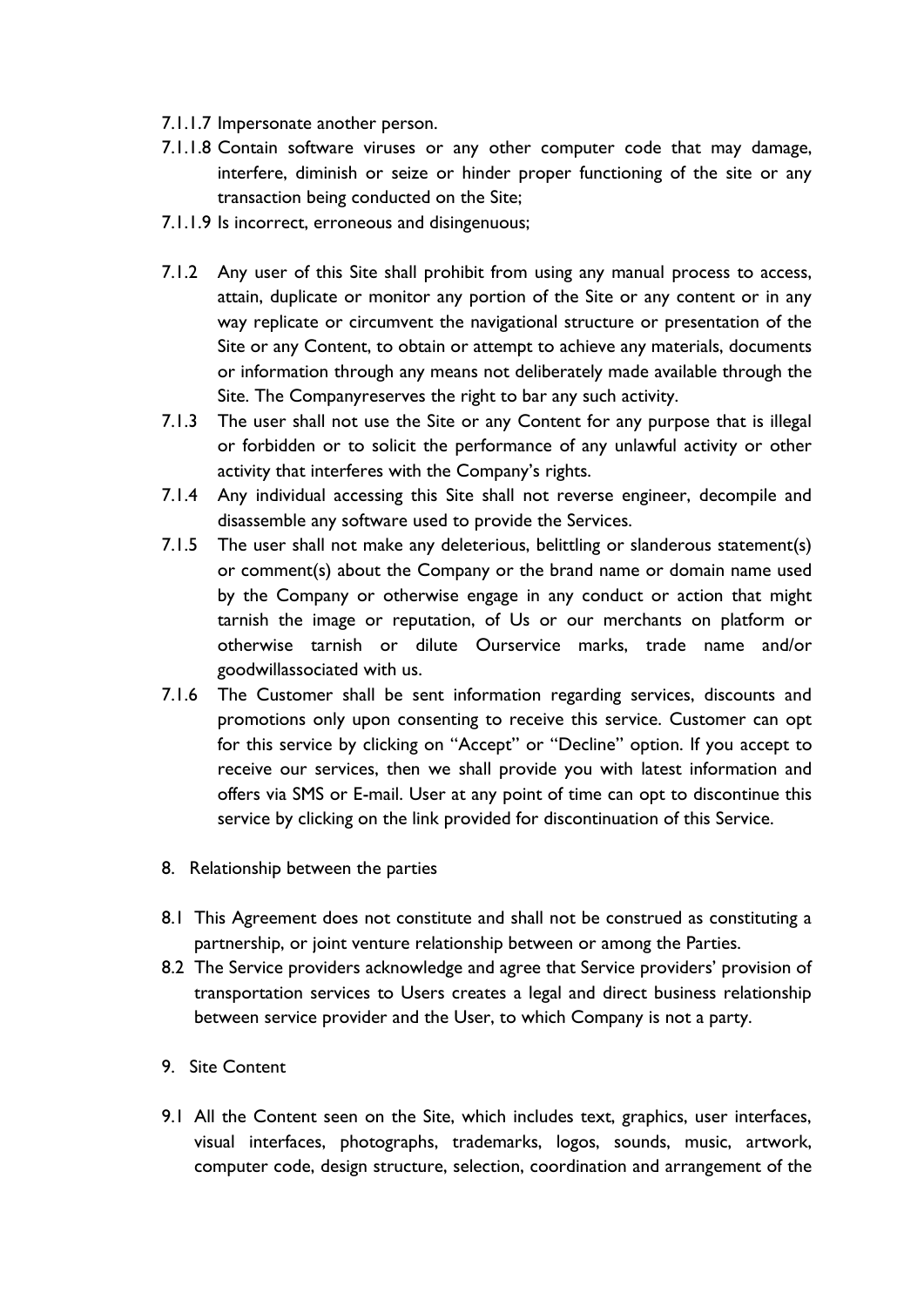content is owned, licensed and controlled by the Company. Additionally, Our site content is secured by various Intellectual Property Rights and unfair competition laws.

9.2 Without the Company's prior written consent the content of this site cannot be copied, reproduced, uploaded, posted, translated or transmitted. Any individual who fraudulently tries to infringe Our IPR rights shall be held liable to the institution of legal proceedings, both civil and criminal.

#### 10. Ratings

- 10.1Users are entitled to write reviews and rate the Services as well as the Service Provider on the App, which the Website/App shall collate, based on information provided by Users orally or writing and using criteria set out in the Policies.
- 10.2It is optional and recommended that the users rate every other user they travel with, rating them with grades or leaving a comment about the shared ride. The Ratings are of exclusive use of Company in order to provide a better service to users. The Company holds the right to exclude/block users from the Platform in case of too many complaints or poor ratings.
- 10.3Service Provider ratings are shown on the Website merely for the benefit of the User. Company accepts no responsibility for any loss, direct or indirect, or consequential, or any harm caused to the User due to the conduct of the Service Provider and/or its drivers, employees, agents or contractors.

#### 11. Charges

- 11.1Company does not charge any fee for browsing and booking of Services on the Platform. User can create free membership accounts on the Platform. In particular, Company may at its sole discretion introduce new services and modify some or all of the existing Services offered on the Platform.
- 11.2The Company may charge the Service Provider based on any combination of mechanisms that it deems fit at the appropriate time and the Company shall communicate about the fee and charges to the service providers from time to time via platform, app website, sms, phone, email fasimile or any other suitable mode of communication.
- 12. Loading of Wallet
- 12.1The Company shall be introducing the option of availing wallet facility wherein; Customer can refill the Wallet by using only those methods of the payment as permitted by the Company. These payment methods may periodically be reviewed by the Company.
- 12.2The Customer will be required to provide "Payment Details" to load or reload money into the Wallet. The Company shall be authorised to reload the Wallet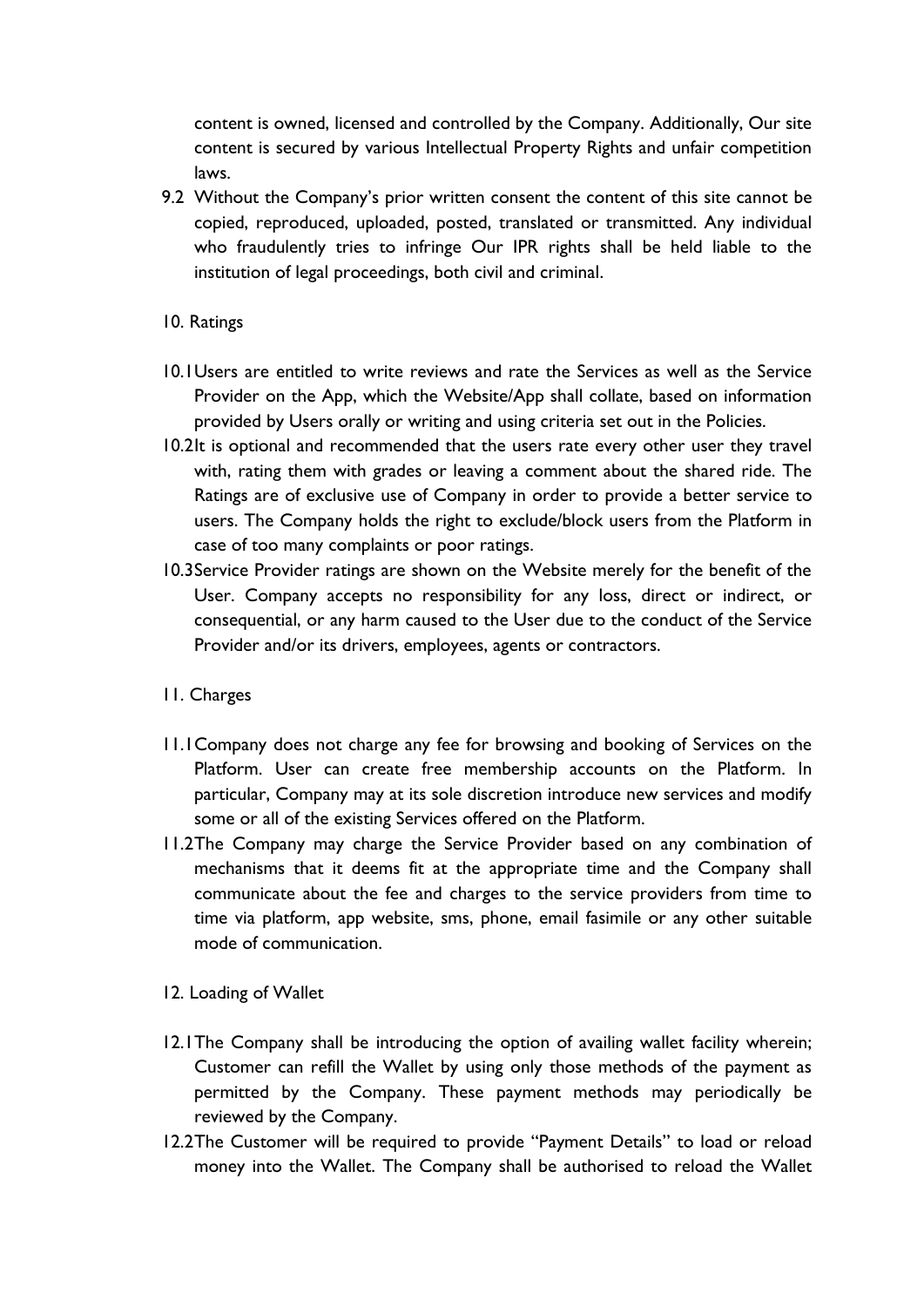once the Customer concedes and approves for the same by providing Payment Details. The Customer shall provide correct, complete, existing and precise Payment Details for uploading the wallet. The Company shall not bear any responsibility for the penalties if the User providesincorrect, old, partial or improper Payment Details.

- 12.3The customer shall represent and warrant that he/she is legitimately and completely authorised to use any debit card, credit card, bank or any other method that he/she may use to load funds into his/her Wallet. In case, the Customer does not have sufficient funds or is not authorised access to use such modes to load wallet, we shall not be held responsible for the same. Notwithstanding the above, the aforementioned conditions shall only come into effect with the introduction of wallet facility by the Company.
- 13. Refunds
- 13.1The Company shall make reasonable efforts to respond to refund request at the earliest. Please note that We will not be responsible for delays, which may be caused by any third parties such as banks and Merchants, on whom We rely while processing Your refund request or delay caused in the case of any or any force majeure events which are beyond Our reasonable control. Therefore, we bear no liability for the processing of the refund requests.The Customer can claim refund on any amount that has been debited from their account by making a refund request and explaining the circumstance for the refund request. If the refund request made is valid, then the Company shall grant the refund request and refund the requisite funds to the Customer's Wallet.
- 14. Non-Working Days
- 14.1The Company is dependent on third parties like banks, in order to render timely services. Since, the Company does not have control over the third party, it shall not be liable to provide services or process payments on the Non-Working Days.
- 14.2Non-Working Days include days declared as holidays by RBI or by the Service Provider.
- 14.3The Company shall continue to render services on Saturdays and Sundays and on days declared as 'bandhs' or festival in any State or Union Territory of India.

#### 15. Confidentiality

15.1All communications between the Parties and all confidential information given to or received by the User from Company, and all information concerning the business transactions of Company with any entity or person with whom it may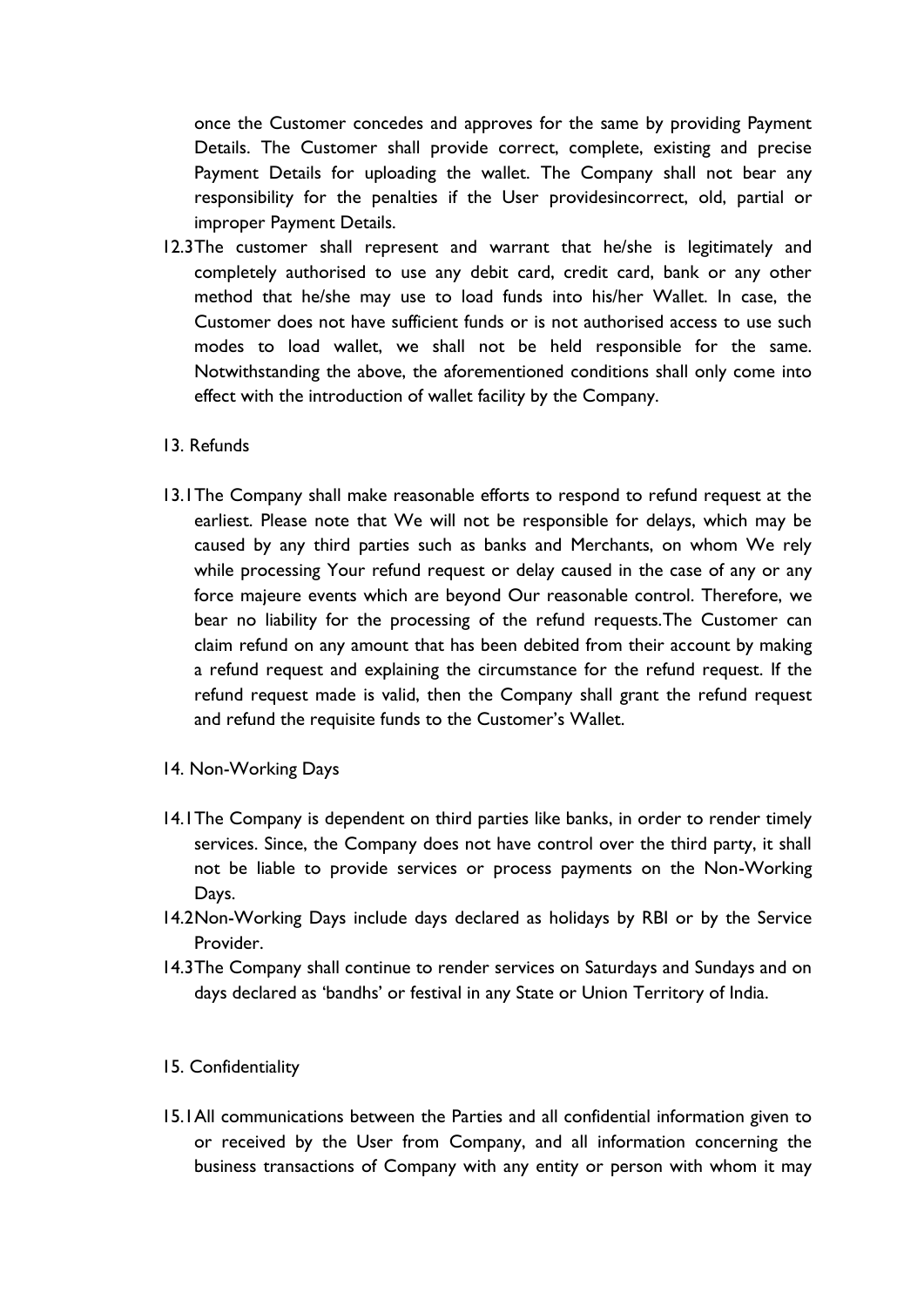or may not have a confidentiality obligation with regard to the matter in question, shall be kept confidential by the User unless specifically permitted to the contrary in writing to Company.

- 15.2The User agrees and acknowledges that the data/information provided to Company during the term of this Agreement may be used by Company for the purposes of providing marketing information, informing about new services, inviting participation in various surveys and the like.
- 15.3Further Company may at any time disclose any confidential information on a confidential basis to any prospective and current investors, strategic or financial, partners or service providers other than users of the Website.
- 16. Intellectual Property Protection
- 16.1The Company is the sole owner and lawful owner of all the rights to the web site, mobile application or any other digital media and its contents. The content means its design, layout, text, images, graphics, sounds, video, etc. the website, mobile application or any other digital media content embody trade secrets and intellectual property rights protected under worldwide copyright and other laws.
- 16.2The Company is the sole owner of all related icons and logos which are registered trademarks or service marks or word marks of the Company in various jurisdictions. These marks are protected under applicable Intellectual Property laws. Illegal and unsanctioned copying, modification, use or publication of these marks is strictly forbidden.
- 17. Termination
- 17.1In accordance to alterations in the internal policies or any breach of these Terms and Conditions by the Customer, the Company reserves right to alter, dismiss or suspend services at any time without any former notice.
- 17.2The Customer can terminate his/her request by sending us a termination request on our help desk.
- 17.3As per the reasons of termination mentioned in 17.1. &17.2.; the Customer's wallet shall be made void and no refund shall be granted.
- 17.4The Wallet shall stand terminated under the following conditions:
- 17.4.1 Non-Use of Wallet for a period of 6 months from the date of issuance.
- 17.4.2 Non-use of the Wallet for a period beyond 6 months from the date of the last use of Services transpired.
- 17.4.3 The Company shall inform the Customer prior 30 days about the expiry of the Wallet. This intimidation would be sent on the registered phone number/e-mail Id in the language preference as indicated by the customer at the time of registration.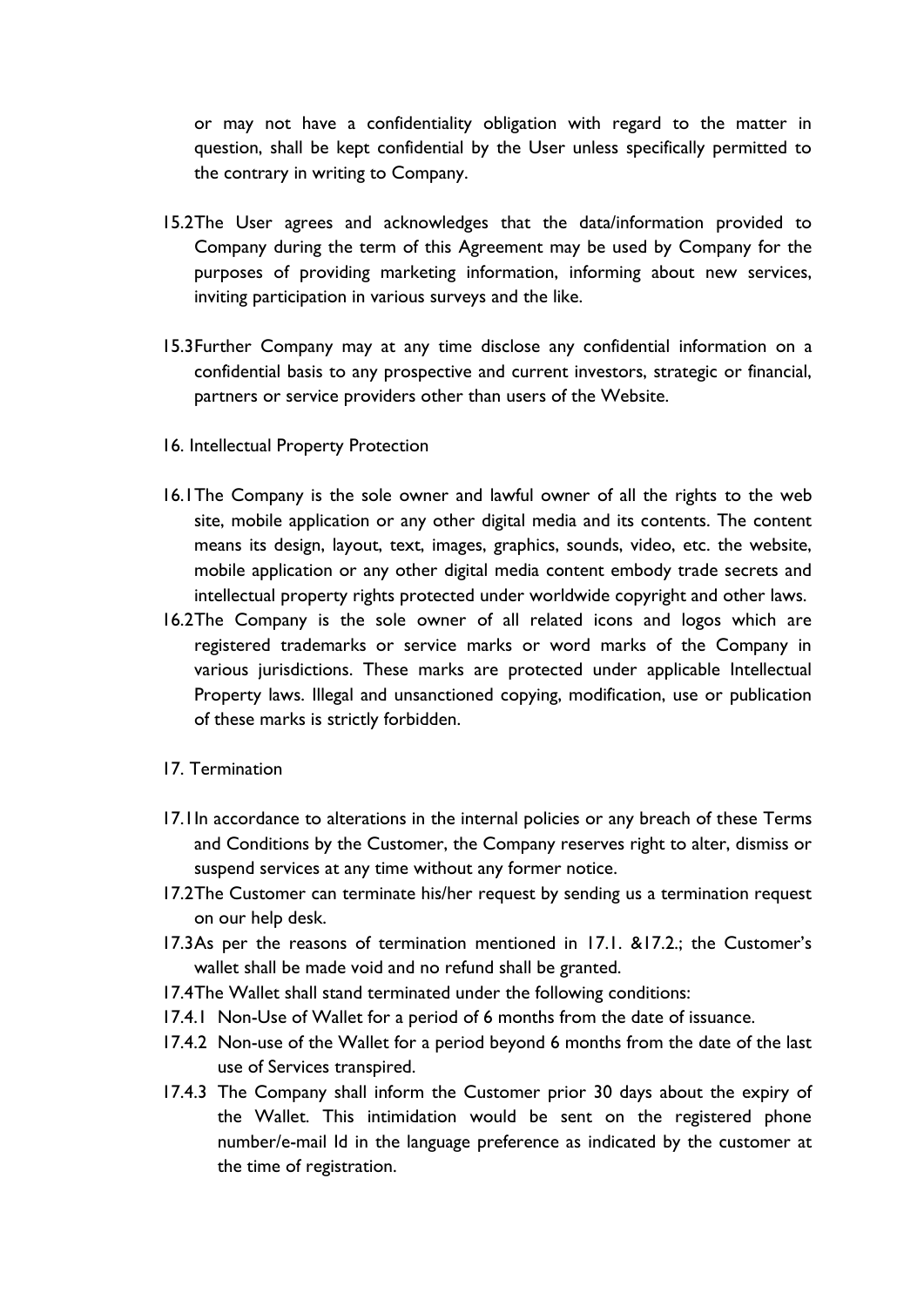#### 18. Cancellation Policy

- 18.1In the event of cancellation of the trip by the User prior to departure time, the Company shall be entitled to forfeit part of the Booking Amount and refund the remaining Booking Amount to the User only as follows:
- 18.1.1 Before 5 hours from the departure time: 100% of the Advance will be refunded subject to applicability of nominal transaction charges up to 5%
- 18.1.2 Between 5 hours 0 hours before departure time: 50% of the booking amount will be refunded subject to applicability of nominal transaction charges up to 5%
- 18.1.3 After departure time & No Show: Full Charges for the entire trip plus taxes will be forfeited and retained within Company Account
- 18.2 In the event of cancellation of the trip or refusal to report to duty by the driver of the allotted vehicle prior to departure time, Service Provider shall be charged a fine as follows,
- 18.2.1 Before 5 hours from the departure time: No fine shall be charged
- 18.2.2 Between 5 hours 0 hours before departure time: Rs. 3000 (Rupees Three Thousand) on every such cancellation.
- 18.2.3 After departure time & No Show: Rs. 5000 (Rupees Five Thousand) on every such cancellation.

#### 19. PENALTIES

- 19.1Following conditions will be considered as breach of Obligations, wherein the Service Providers shall be fined an penalty amount which shall be communicated on time to time basis if found involved in any of the following:
- 19.1.1 Asking for tips: Drivers are not allowed for tips from the Users; in default of which a warning would be given on the first instance and that in case of any subsequent complaint, penalty shall be charged.
- 19.1.2 Wasting User's Time: Drivers are not allowed to stop the vehicle in between the journey for either filing up fuel or for any personal needs whatsoever; in default of which a warning would be given on the first instance and that in case of any subsequent complaint, penalty shall be charged.
- 19.1.3 Personal Hygiene: Drivers are expected to maintain proper hygiene standards; in default of which a warning would be given on the first instance and that in case of any subsequent complaint, penalty shall be charged.
- 19.1.4 Customer Service: Drivers shall greet customers before and after the journey & provide proper customer service; in default of which a warning would be given on the first instance and that in case of any subsequent complaint, penalty shall be charged.
- 19.1.5 Car Cleanliness: The Service Provider should ensure that the car is being kept clean on regular basis; in default of which a warning would be given on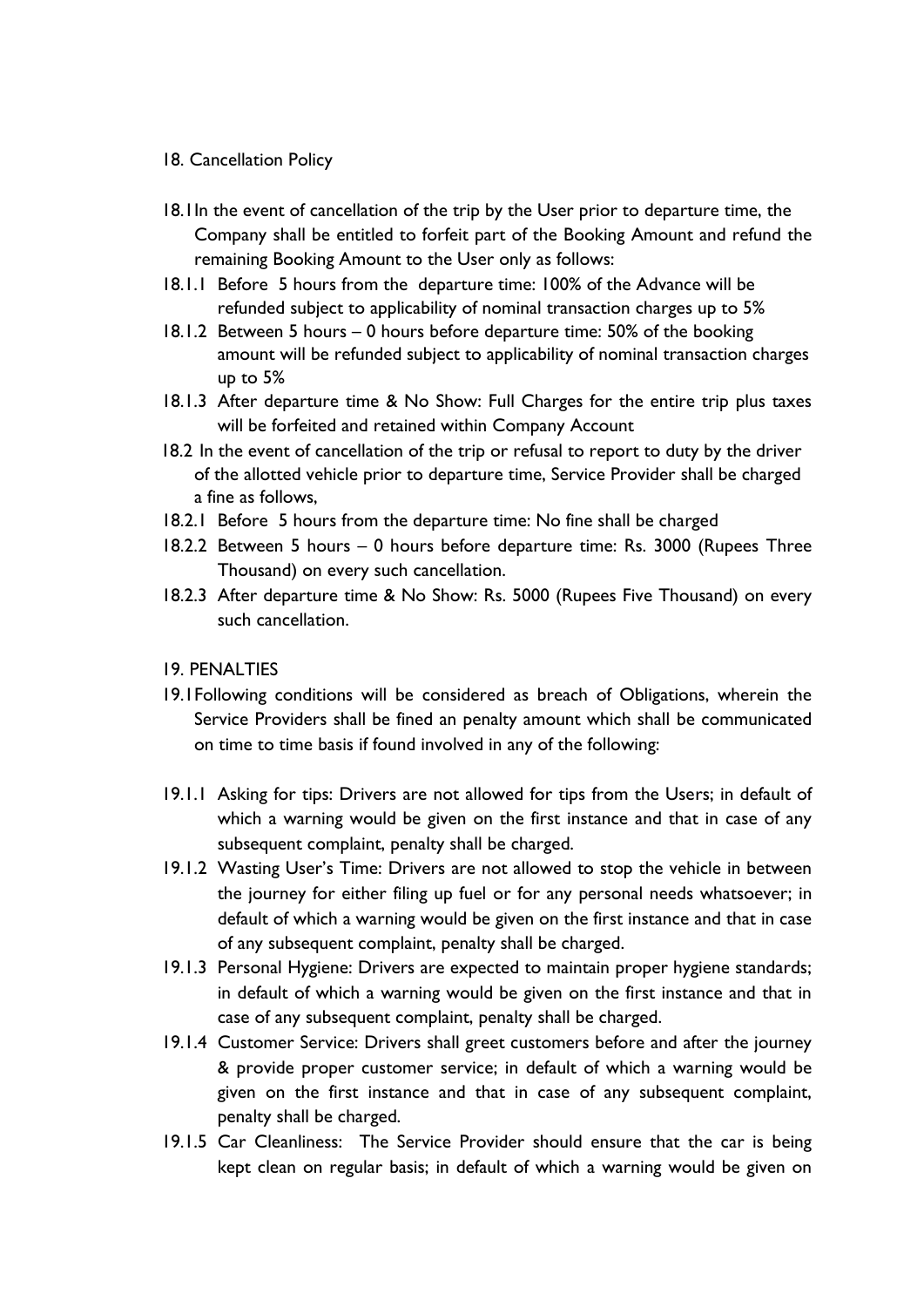the first instance and that in case of any subsequent complaint, penaltyshall be charged.

- 19.1.6 Playing Loud Music: Drivers are strictly prohibited from playing loud music; in default of which a warning would be given on the first instance and that in case of any subsequent complaint, penalty shall be charged.
- 19.1.7 Smoking/Tobacco/Pan Masala/Food Item: The drivers are prohibited from smoking, chewing any masala or any other food item inside the car; in default of which a warning would be given on the first instance and that in case of any subsequent complaint, penalty shall be charged.
- 19.1.8 Adequate Change: The Service Providers shall ensure that the drivers have adequate change with themselves so as to avoid causing any inconvenience to the Customer; in default of which a warning would be given on the first instance and that in case of any subsequent complaint, penalty shall be charged.
- 19.1.9 Fake Calls to Users: The drivers should not in any circumstance make fake calls to the customer and should only provide a call for informing about the location of the car; in default of which a warning would be given on the first instance and that in case of any subsequent complaint, penalty shall be charged.
- 19.1.10Delay in Pick Up: The drivers are expected to reach the pick-up point earlier before the stipulated time and should inform the same to the customer; in default of which a warning would be given on the first instance and that in case of any subsequent complaint, penalty shall be charged.
- 19.1.11Rude Behaviour: Under no circumstances shall the driver argue or behave in a rude manner with the Customer; in default of which a warning would be given on the first instance and that in case of any subsequent complaint, penalty shall be charged and in case of repeated default, all the outstanding bills shall be kept on hold until actual loss to the Company is assessed as a result of this breach or the agreement shall be terminated.
- 19.1.12Reporting Violation: Drivers should provide proper and accurate meter readings to the Customer; failing which a warning would be given on the first instance and that in case of any subsequent complaint, penalty shall be charged.
- 19.1.13Rash Driving: Drivers are allowed to drive the Vehicle up to a maximum speed of 50 km/hr (Within City), 80 km/hr (on National Highways); beyond which the Vehicle will be considered as over speeding & a warning would be given on the first instance and that in case of any subsequent complaint, penalty shall be charged.
- 19.1.14Driving License and other RTO related Documents: Drivers are required to be in possession of all the RTO related documents and driving license at all time; failing which a warning would be given on the first instance and that in case of any subsequent complaint, penalty shall be charged.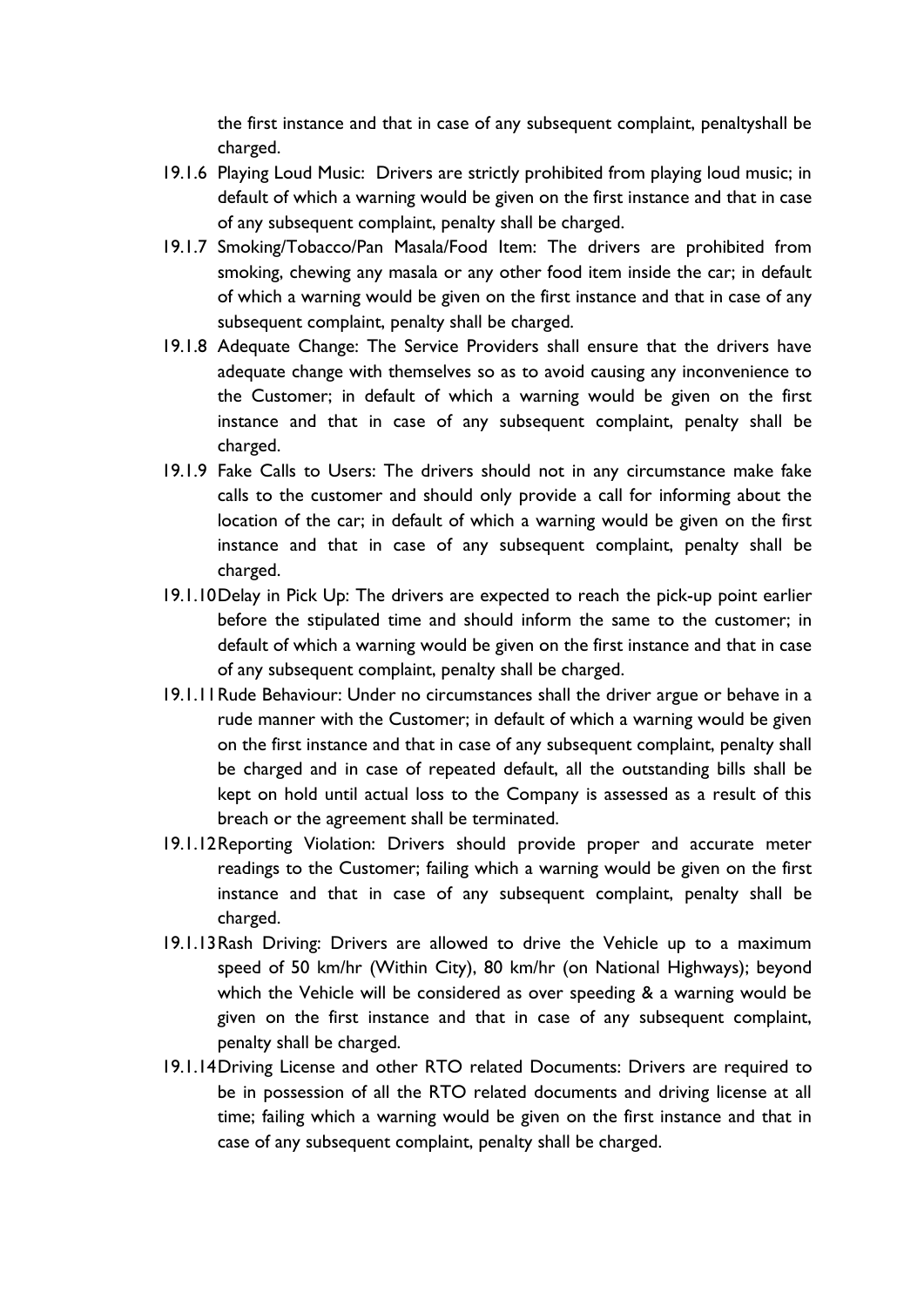- 19.1.15Bookings Rejection: Drivers shall not reject the bookings if any at any cost under any circumstances, nor shall reject reporting to duty once it has received the duty; failing which a warning would be given on the first instance with a penalty and that in case of any subsequent complaint, the agreement shall be terminated.
- 19.1.16Missing Luggage: It is the duty of the driver to hand over any luggage is left behind by the customer by informing the same; in case of any intentional default of the above by the driver/service provider, the agreement shall be terminated.
- 19.1.17Traffic Rules: Drivers are liable to pay a penalty for any traffic violation
- 19.1.18Drunken Driving: Driver shall not drink and drive under any circumstance; in default of which the driver shall be suspended with immediate effect and all the outstanding bills shall be kept on hold until actual loss to the Company is assessed as a result of this breach.
- 19.1.19Extra Ordinary Circumstances: If the brand image of the Company is affected due to any other circumstances by the driver or the service provider, all the outstanding bills shall be kept on hold until actual loss to the Company is assessed as a result of this breach.
- 20. Disclaimers
- 20.1The Company shall not be accountable for the quality, safety, consistency, legitimacy, or any other aspect of any service that the Customer may purchase using the Wallet. Use of the Service is at the customer's sole discretion. The Service provided by us is on an "as is" and "as available" basis. The Company renounces all warranties of any kind whether express or implied without prejudice to the forgoing paragraph. We do not warrant that:
- 20.1.1 This Site will be regularly accessible, or accessible at all; or
- 20.1.2 The data on this Site is comprehensive, factual, precise or non-misleading.
- 20.1.3 This Site; data, Content, materials, product (including software) or services included on or otherwise made available to You through the Site; the servers; or electronic communication sent by the Service Provider are free of viruses or other harmful components;
- 20.1.4 The Company does not permit anyone to make a warranty on their behalf and hence the User may not rely on any declaration of warranty as an assurance by us.
- 20.1.5 The Company and its representatives, officers, employees, agents and contractors shall not be responsible for any forfeiture, loss, claim, expenditure, cost (including legal costs) or responsibility arising directly or indirectly from Your use or non-use of the Service or the Site, or Your reliance upon the Service or the information contained upon the Site, whether arising from the Company or any other person's negligence or otherwise.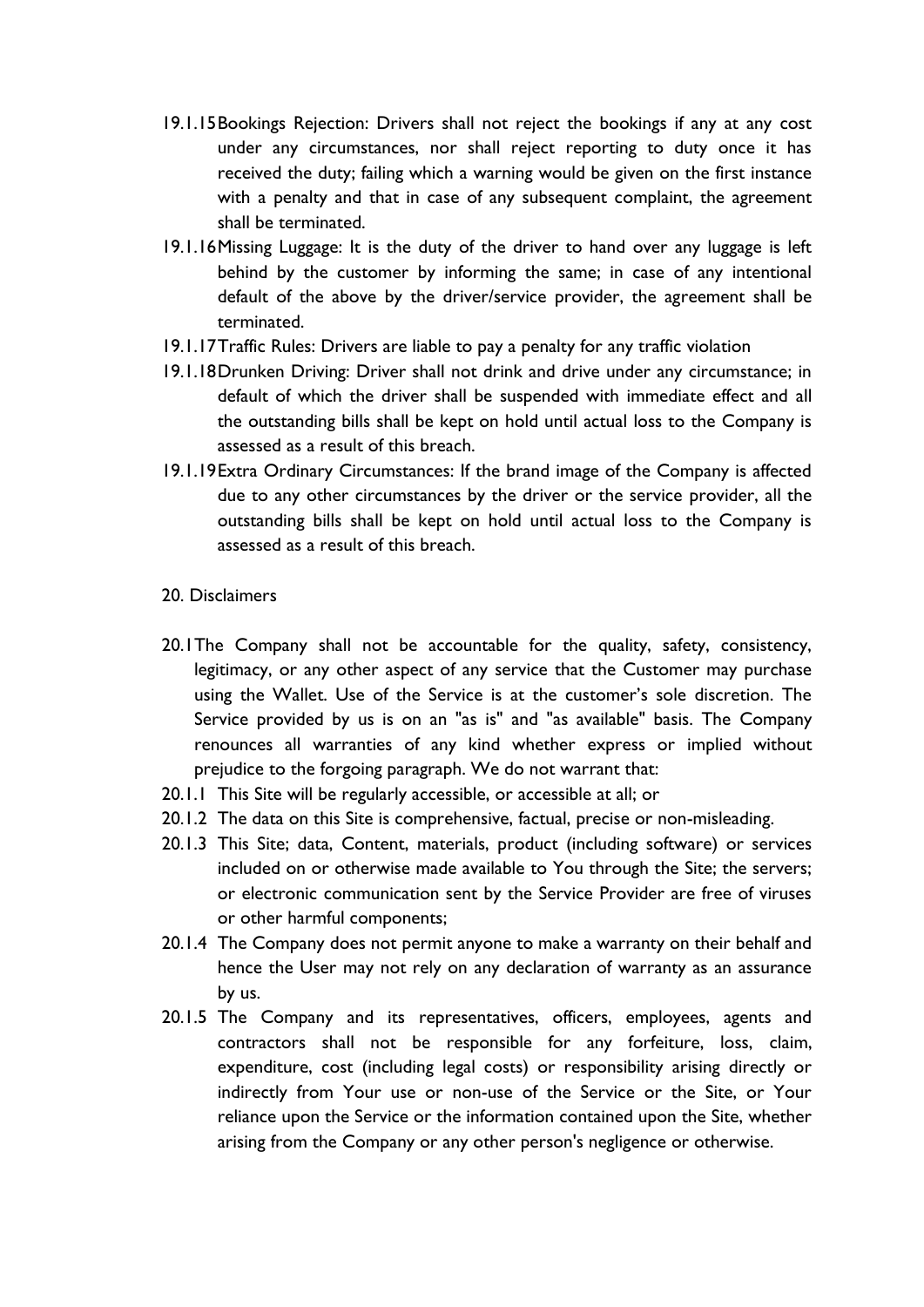### 21. Notices

21.1Any communication in connection with this Agreement must be in writing and be delivered personally, or by registered mail receipt acknowledged, facsimile or e-mail (if receipt of the complete facsimile or electronic mail is confirmed in writing by the recipient) to the following address:

## 22. Indemnity

- 22.1Customer shall defend, indemnify and hold the Company, its affiliates, its licensors, and each of their officers, directors, other users, employees, attorneys and agents harmless from and against any and all claims, costs, damages, losses, liabilities and expenses (including attorneys' fees and costs) arising out of or in connection with the use or purposed use of the Services by the Customer and shall pay such sums on demand.
- 22.2Service provider indemnifies, defends, and holds the Company, the Platform, its officers, directors, employees, agents, shareholders and contractors harmless from and against any and all losses, liabilities, actions, suits, claims, proceedings, costs, damages, judgments, amounts paid in settlement and expenses (including without limitation attorneys' fees and disbursements) (collectively, "Loss") arising out of, or relating directly or indirectly from any breach by Service Provider of its obligations as aforementioned or any breach of Service Provider's representations and undertakings, or by any reason whatsoever and Service Provider shall forthwith pay all such sums forthwith on demand by the Company in writing.
- 23. Limitation of Liability
- 23.1In no event shall the Company or its suppliers, affiliates and service providers be liable for any direct, indirect, incidental, special, consequential or exemplary damages, including but not limited to, damages for loss of profits, goodwill, use, data or other intangible losses arising (in any manner whatsoever) out of or in connection with the Website, the Pay Facility, services provided by service providers on behalf of the Website or the Company or any other services or these Terms and Conditions.
- 23.2The Company's liability to the Service Provider under all circumstances is limited to a maximum amount of INR 200 (Indian Rupees Two Hundred Only). The Company, its associates, Affiliates and service providers and technology partners make no representations or warranties about the accuracy, reliability,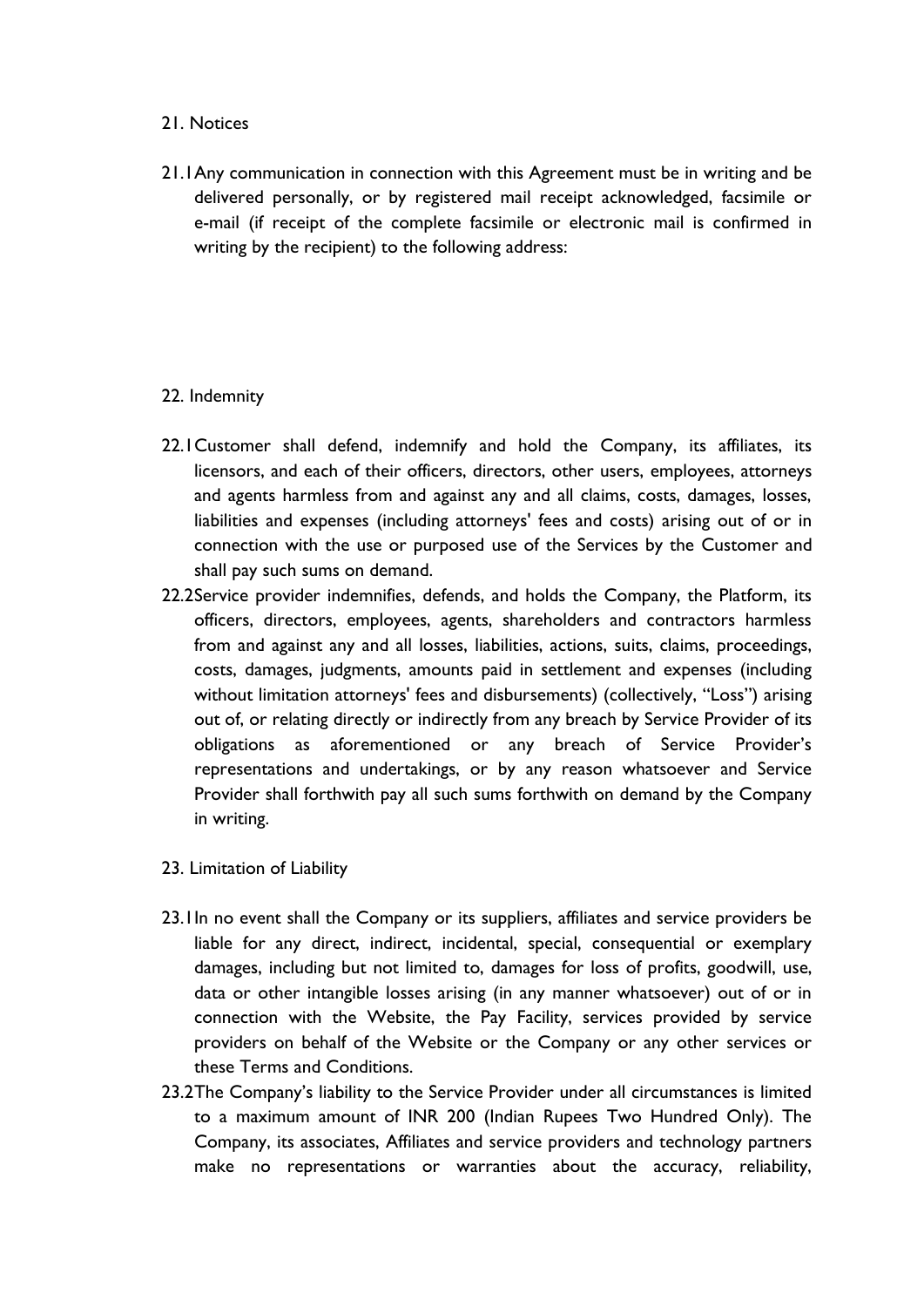completeness, and/or timeliness of any content, information, software, text, graphics, links or communications provided on or through the use of the Platform or that of the operation of the Platform will be error free and/or uninterrupted. The Company assumes no liability whatsoever for any loss or damage, how so ever caused or suffered by the Service Provider arising out of the service offered by the Company. The Service Provider shall be liable to the Company for any loss caused to the Company due to the negligence of the Service Provider and/or his appointed operators/contractors and or any unlawful act or omission in the performance of the services.

- 24. Force Majeure
- 24.1The Company shall not be responsible or liable for any delay or failure to perform its obligations under this Agreement due to unforeseen circumstances or any event which is beyond its reasonable control and without its fault or negligence, but not limited to, acts of God, war, riots, embargoes, strikes, lockouts, acts of any Government authority, delays in obtaining licenses or rejection of applications under the Statutes, fire or floods.
- 25. Waiver
- 25.1Save and except as expressly provided in this agreement, no exercise, or failure to exercise, or delay in exercising any right, power or remedy vested in this agreement shall constitute a waiver by the Company to the agreement of that or any other right, remedy or power.
- 26. Alterations of Terms and Conditions
- 26.1The Company reserves the right to alter or vary these terms and conditions at its absolute discretion upon giving reasonable notice to the Customer. The revised terms and conditions shall come into effect immediately from the day it is posted on the site. If the User wishes not to agree with the revised terms and conditions, the user must on immediate effect stop accessing our Site and services. However, any User who continues to access the Site will be bound by the amended terms and conditions and will be deemed to have accepted the revised T & C's.
- 27. Severability
- 27.1If one or more of the provisions contained under the Terms of Use is held invalid, illegal or unenforceable in any respect by any court of competent jurisdiction, such holding will not impair the validity, legality, or enforceability of the remaining provisions under the Terms of Use.